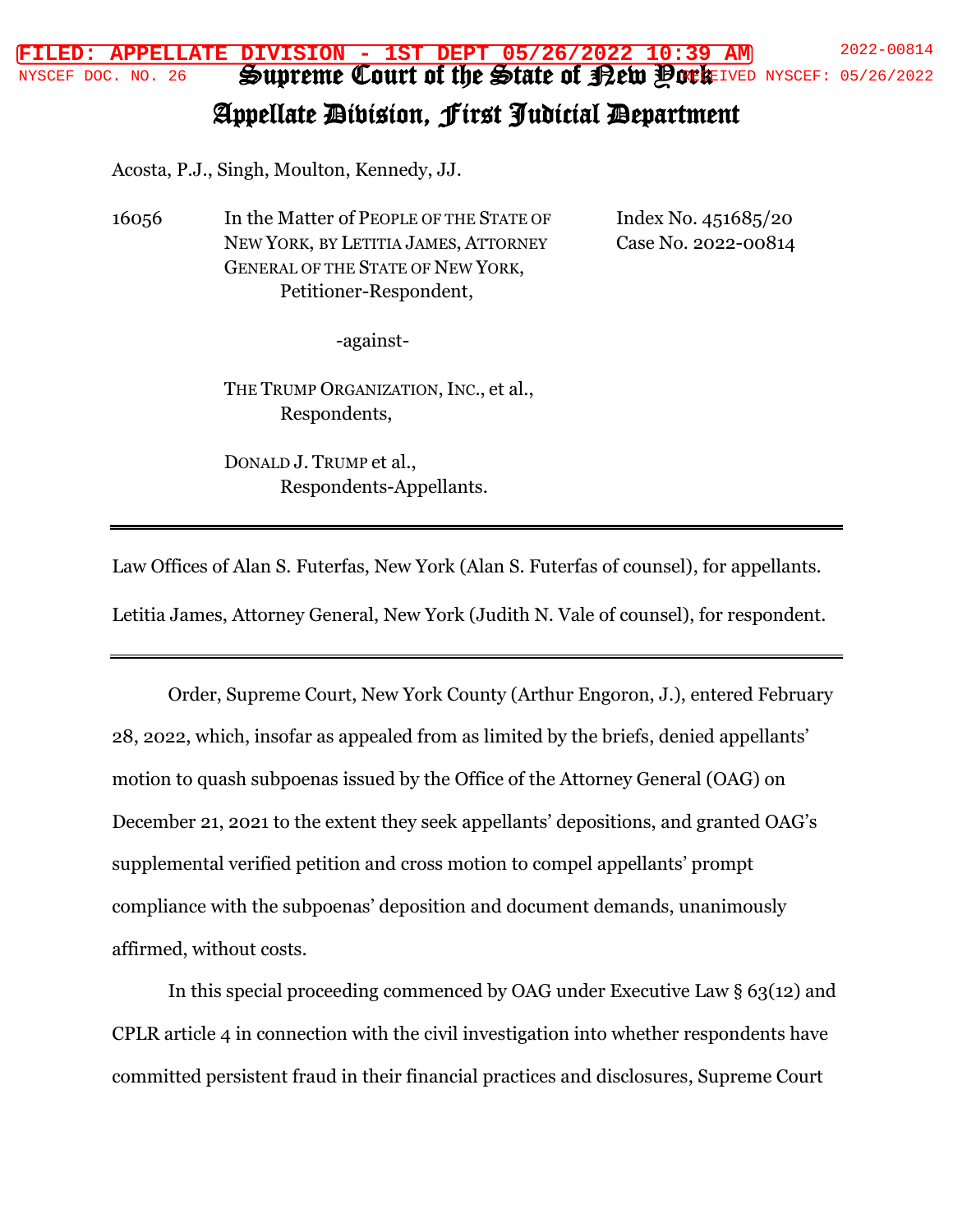properly rejected appellants' arguments that the subpoenas issued by OAG should be quashed.

The existence of a criminal investigation does not preclude civil discovery of related facts, at which a party may exercise the privilege against self-incrimination (*see Stuart v Tomasino*, 148 AD2d 370, 373 [1st Dept 1989]; *Matter of Grandview Dairy v Lefkowitz*, 76 AD2d 776, 777 [1st Dept 1980]; *El-Dehdan v El-Dehdan*, 114 AD3d 4, 19- 20 [2d Dept 2013], *affd* 26 NY3d 19 [2015]). Individuals have no constitutional or statutory right to be called to testify before a grand jury under circumstances that would give them immunity from prosecution for any matter about which they testify; although subjects of a grand jury proceeding have a statutory right to appear and testify, this right is conditioned upon the witness waiving the right to immunity and giving up the privilege against self-incrimination (CPL 190.50[5]; *People v Smith*, 87 NY2d 715, 719 [1996]). The political campaign and other public statements made by OAG about appellants do not support the claim that OAG initiated, or is using, the subpoenas in this civil investigation to obtain testimony solely for use in a criminal proceeding or in a manner that would otherwise improperly undermine appellants' privilege against selfincrimination (*see United States v Kordel*, 397 US 1, 11-12 [1970]). Neither does the record suggest that, in the absence of a civil investigation, OAG would be likely to grant immunity to appellants – the primary subjects of the criminal investigation – to secure their grand jury testimony. Thus, the subpoenas did not frustrate any right to testify with immunity.

Furthermore, based on the record evidence, Supreme Court properly declined to require an evidentiary hearing on the scope and degree of OAG's coordination with the New York County District Attorney's office. The civil investigation was initiated in

2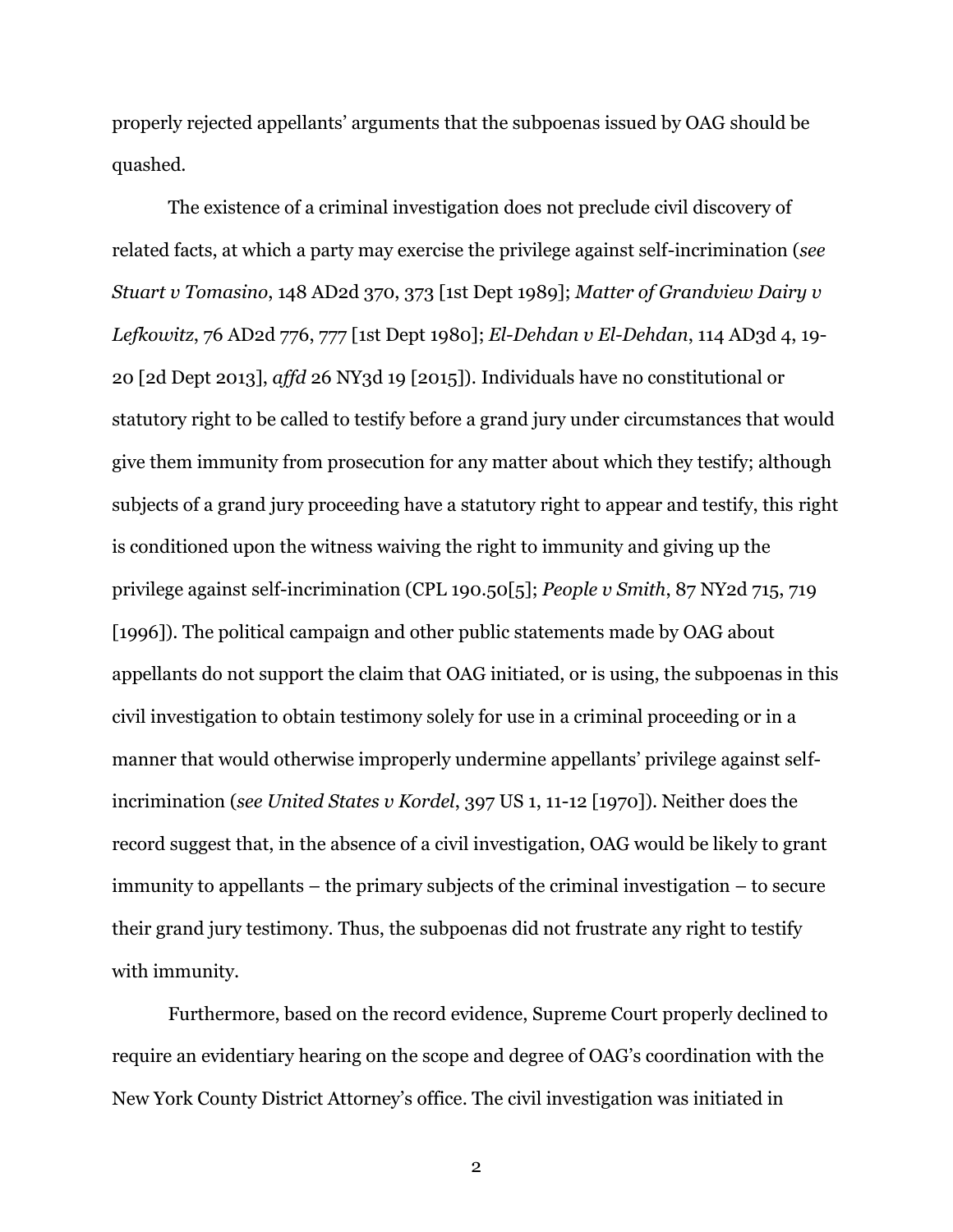March 2019 after testimony before Congress by Michael Cohen, former Trump Organization senior executive and special counsel, in which Cohen alleged that respondent The Trump Organization, Inc. had issued fraudulent financial statements. This sequence of events suggests that the investigation was lawfully initiated at its outset and well founded, apart from any parallel criminal investigation undertaken by the District Attorney (*see Anheuser-Busch, Inc. v Abrams*, 71 NY2d 327, 332 [1988]; *United States v Stringer*, 535 F3d 929, 939 [9th Cir 2008], *cert denied* 555 US 1049 [2008]).

To the extent a selective prosecution claim may, in some circumstances, defeat a subpoena in a civil investigation, the court properly rejected appellants' arguments. A claim of selective prosecution requires a showing "that the law has been administered 'with an evil eye and an unequal hand'" (*People v Goodman*, 31 NY2d 262, 269 [1972], quoting *Yick Wo v Hopkins*, 118 US 356, 373-374 [1886]). A party must show that it was selectively treated, compared with others similarly situated, and that such treatment was based on impermissible considerations (*see Bower Assoc. v Town of Pleasant Val.*, 2 NY3d 617, 631-632 [2004]). OAG began its investigation after public testimony of a senior corporate insider and reviewed significant volumes of evidence before issuing the subpoenas. Appellants have not identified any similarly implicated corporation that was not investigated or any executives of such a corporation who were not deposed. Therefore, appellants have failed to demonstrate that they were treated differently from

3